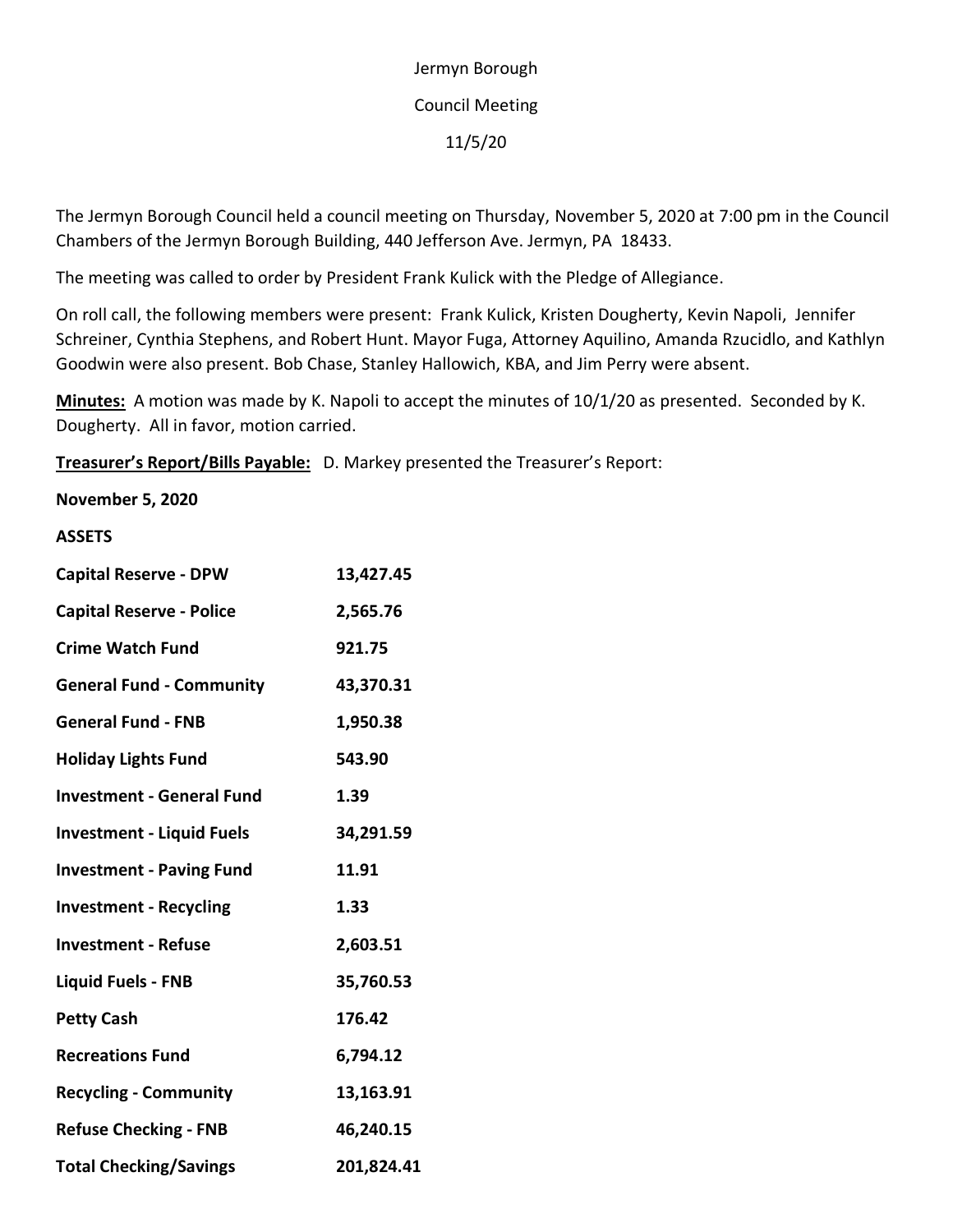| <b>Current Liabilities</b> |           |
|----------------------------|-----------|
| <b>Accounts Payable</b>    |           |
| 200000 · Accounts Payable  | 20,979.28 |

A motion was made by K. Dougherty to accept the treasurer's report and pay the bills as presented. Seconded by C. Stephens. All members in favor, motion carried.

**Correspondence:** F. Kulick advised we received a copy of the permit application for R&L's DEP Water Encroachment. A copy of the application is on file at the borough office.

A letter was received from United Neighborhood Centers of Northeast PA. They will not be placing Feed-A-Friend barrels this year due to the pandemic, but ask the public to Support Feed A Friend with monetary donations at [www.uncnepa.org/one-time-donation](http://www.uncnepa.org/one-time-donation) and select Feed A Friend Thanksgiving Program. A gift of \$40 will sponsor one family. F. Kulick asked if we should kick in something? D. Markey stated that the borough cannot donate, but we can support through our website and FB pages.

## **Public Comment:** None.

**Tax Collector Report:** Kathlyn Goodwin stated she is working on removing the time consuming issues from the job using new tax collection software. Regarding voicemails, she had to get a Trac Phone, because she was getting calls late hours, weekends, holidays, etc. on her cell phone. She stated there are many issues with people not following the written directions for receipts, then calling for receipts. She is working on a frequently asked questions form for residents. September had a big backlog due to mortgage and escrow companies asking for about 600 duplicate bills. She remits once per month, because it eases up on the bookkeeping. K. Dougherty asked if she can remit any more often than once per month? It can be a big strain on taxpayers. K. Goodwin stated she can increase to twice per month. As far as the phone issue, D. Markey stated that when people hit the option for the tax collector and the voicemail is full, they call back and hit the option for Council President or Mayor or Borough Office, then everyone else gets inundated with calls that we cannot field. D. Markey stated the tax collector submitted a receipt for additional Trac Phone time. Attorney Aquilino will speak to that in a moment. D. Markey advised that Verizon can add a line without a phone for \$25/month with unlimited voicemail, and she can answer the phone and check voicemails through her One Call app. W. Aquilino advised K. Goodwin he doesn't think there's a way to reimburse her for the Trac Phone, because then we'd be in a situation where borough employees or elected officials may be entitled to the same. K. Goodwin stated she need a solution. W. Aquilino states he thinks D. Markey is providing a good one. D. Markey asked for a motion to setup a Verizon line for the tax collector at \$25/month. A motion was made by K. Dougherty. Seconded by J. Schreiner. All members in favor, motion carried. K. Dougherty asked if we are receiving reports on what is taken in? D. Markey stated we are supposed to receive a report by the  $10<sup>th</sup>$  of the month following the month collected, which he reviewed with the tax collector a few weeks ago.

**Police Report:** Chief Arthur reported there were over 5,000 incidents for the year. They just completed criminal history certification, to ensure compliance with criminal history file rules. The department did Operation Nighthawk with the Pennsylvania State Police. Some of the expenses were reimbursed through the DUI Association. This is a yearly program intended to stop DUI drivers. They are also finished up on qualifications for the year. The bear is back in town, and the game commission urges residents to remove food sources such as garbage cans and bird feeders. With hunting season coming up, if you see someone in orange carrying a rifle, they are probably headed to the woods to hunt; there's probably no need to contact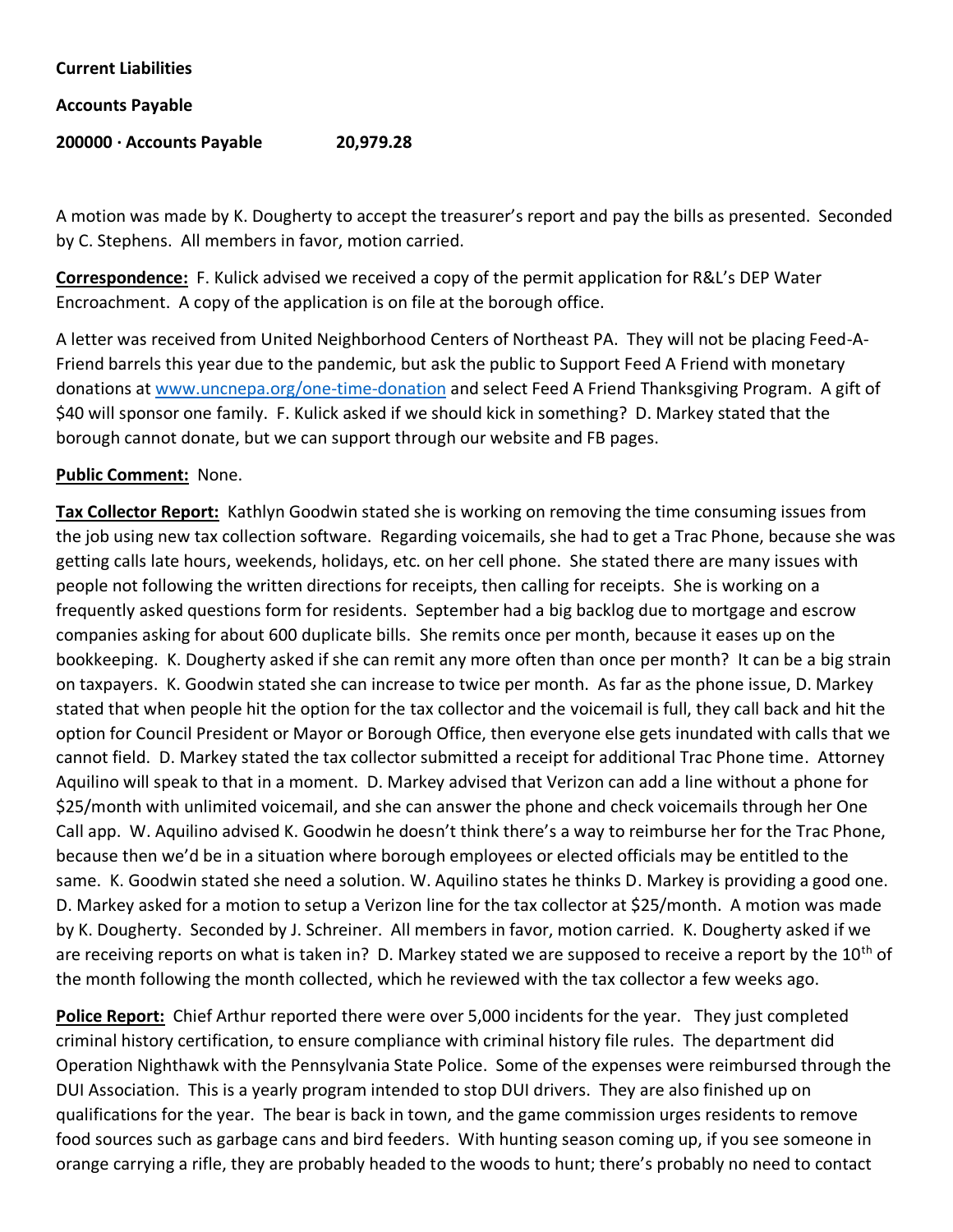the police. Keep your vehicle doors locked, as people are going through unlocked cars again. This is not just a Jermyn problem; it's widespread. Sometimes residents obtain pictures or videos from their cameras. Chief Arthur attended a Chief's meeting as well, and they are trying to stay up on guidance of the use of force, etc.

**Fire Report:** K. Napoli stated Chief Hallowich is teaching a class tonight in Allentown. There have been a total of 58 calls this year, with 19 being in Jermyn Borough. Members of both companies have completed a fire prevention class through Zoom to the schools and daycares.

**Solicitor/Code Enforcement:** W. Aquilino stated we have a stop sign ordinance up for a vote tonight for advertisement. We are looking at the rental ordinance, and there are things to consider to perhaps make it more robust. We have received an email from Mayfield asking for more information regarding R&L Carriers. We will be meeting with R&L Carriers to have some of the questions answered, and we should be able to reply back to Mayfield by the end of the month. Mayor Fuga asked why are they concerned? Back when the ethanol plant was being discussed, Mayfield wanted Jermyn to get involved, and Jermyn refused, because it was a project related to their town, so why are they getting involved here? Attorney Aquilino stated we're trying to be kind to our neighbors and provide correct information, even though all the information regarding state statutes, etc. is available out there. F. Kulick stated most of the questions were already answered by R&L, but due to lack of due diligence, and the time to ask the questions was two years ago. K. Dougherty asked if we are required to answer their questions? W. Aquilino stated no, but we're trying to be kind to our neighbors.

For Code Enforcement, we had a second hearing for 706 Washington Ave. We have a complaint for 434-436 Delaware that someone finally signed, rather than being anonymous. 436 Delaware is in Archbald, and 434 in Jermyn, so the Jermyn and Archbald Code Enforcement Officers are working together on this one.

**Junior Council:** A. Rzucidlo stated there's a vehicle that's parked in front of a tree, so the vehicle is sticking out in the road, and can we do anything about that? W. Aquilino asked Chief Arthur if there's a law about parking within so many feet of the stop sign? Chief Arthur stated yes. K. Napoli stated this isn't by the stop sign, it's by the bridge. Mayor Fuga stated we will monitor it.

**Mayor:** Mayor Fuga had nothing at this time.

**Planning Commission:** K. Napoli reported there is nothing new at this time.

**Public Safety:** K. Napoli stated Officer Rivers was off orientation, but we never increased him to base pay. K. Napoli made a motion to move Officer Rivers from orientation pay to base pay retroactive to when he came off. Seconded by J. Schreiner. All members in favor, motion carried.

K. Napoli stated that James Perry wants to wait until all can gather at William Walker's to take the NIMS classes at once. K. Napoli stated that because of COVID-19, we are in no rush to complete this, and any funding due to an emergency would not be held up by this.

**Finance:** F. Kulick stated the finance committee had met, and he suggests all of council meeting for a budget hearing. Council will meet on Thursday, November 12<sup>th</sup> at 7pm for this. D. Markey will advertise and provide budget worksheets.

**Shade Tree:** R. Hunt stated he spoke with J. Wilson. They were going to get Shade Trees on the week of the 8<sup>th</sup> to plant, but R. Hunt advised Mrs. Wilson that D. Markey stated that the planting of trees needs to be advertised. F. Kulick asked R. Hunt about the banners? R. Hunt stated he hadn't heard anything about banners. F. Kulick asked about Veteran's Day. D. Markey stated that the American Legion is going to have a quick, private ceremony in front of the borough building. Just a quick prayer and 21 gun salute.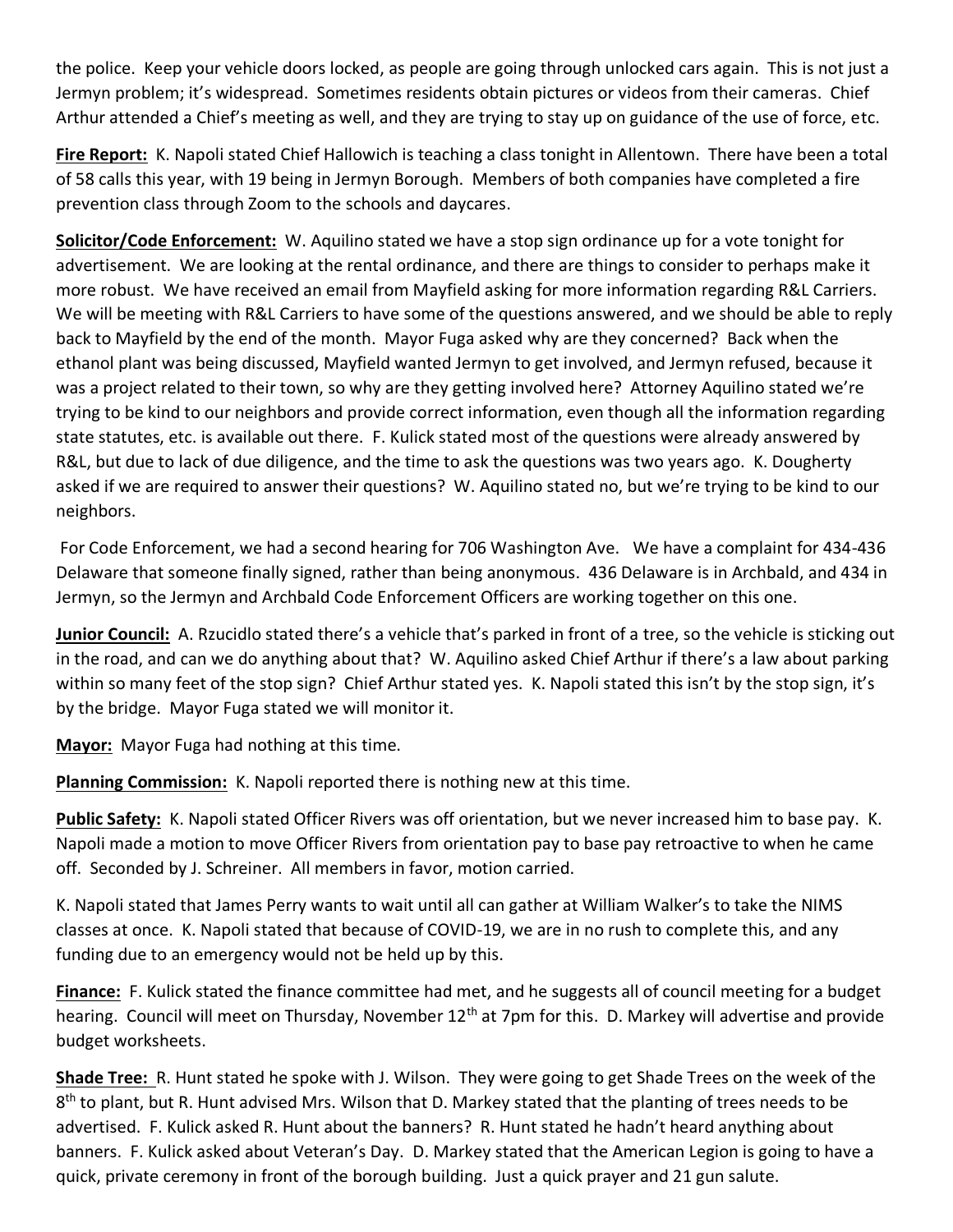## **Grants/MS4/DPW/Jermyn150:** No reports at this time.

**Borough Manager:** D. Markey wants to thank all that came out for the blood drive on 9/25. 25 pints of blood were collected, and that can save up to 75 lives. D. Markey is working on two blood drives per year in the future.

The borough parking lot is paved.

D. Markey brough up IT solutions, and showed council a cost analysis, where the borough can save roughly \$1438 per year by switching our current vendors to Icon Technology. Since Council failed to establish a quorum on the 10/15/20 meeting date, and due to time constraints, President Kulick permitted D. Markey to switch to Icon Technologies. A motion is requested tonight to ratify the decision. A motion was made by J. Schreiner to switch to Icon Technologies for IT. Seconded by C. Stephens. All members in favor, motion carried.

We have received all of our Walkworks signs and materials. We need to set a date for a kickoff event. D. Markey asked K. Dougherty, J. Schreiner, and C. Stephens to decide, as they are the Walkworks Committee.

D. Markey stated that through CARES Act funding, we are able to upgrade our website, and he has verified this with Lackawanna County Economic Development. The website must be up and functional by 12/30/20. Revize has given us a proposal to handle the website overhaul for \$7700. K. Dougherty asked what the changes were made already were? D. Markey stated we switched the web hosting, and that changed the look of the site. A motion was made by K. Dougherty to contract with Revize to redo website by 12/30/20. Seconded by C. Stephens. All members in favor, motion carried.

D. Markey stated that he will be preparing and sending the rental applications next week.

Rainey & Rainey, who purchased Foy & Murnoch are interested in putting in a bid to be the borough's auditor. D. Markey asked if council would like him to get bids for borough auditor? F. Kulick asked if we are obligated to get bids? D. Markey stated he doesn't think so, but bidding always helps to get the best price. K. Dougherty asked if we can ask Rainey & Rainey for a proposal? D. Markey stated yes. F. Kulick stated to ask them for a proposal.

**Washington Ave. Speed Reduction:** D. Markey read a letter from PENNDOT in which a traffic study was completed, and changing the state portion of Washington Ave from 35mph to 25mph is warranted. The state will assist the borough in changing the speed limit signs. D. Markey asked council to consider a motion to allow the solicitor to draft an ordinance to lower the 35mph portions of Washington Ave to 25mph. Seconded by K. Napoli. All members in favor, motion carried. Chief Arthur stated when this is re-posted, something needs to be done about the trees. Either the trees need to be cut or the signs need to be moved. Mayor Fuga stated we can work with PENNDOT to move the signs. D. Markey stated PENNDOT would cut the trees back or down. K. Dougherty asked if we would flag the signs once they're changed? D. Markey explained the ordinance process, and Mayor Fuga stated we would put up reflective orange diamonds above the signs.

**Resolution #16-2020:** F. Kulick read Resolution #16-2020 to extend the agreement between Jermyn Borough and the Lackawanna River Basin Sewer Authority to 2050. The current agreement is until 2040. A motion was made by K. Napoli to pass Resolution #16-20. Seconded by J. Schreiner. All members in favor, motion carried.

**Zoning Hearing Board Alternate Member:** D. Markey explained that Mr. Floyd Zabel of Madison Ave. has shown interest in becoming an alternate member of the Zoning Hearing Board. D. Markey thanked Mr. Zabel for his willingness to volunteer, and asked council to appoint him as an alternate member. A motion was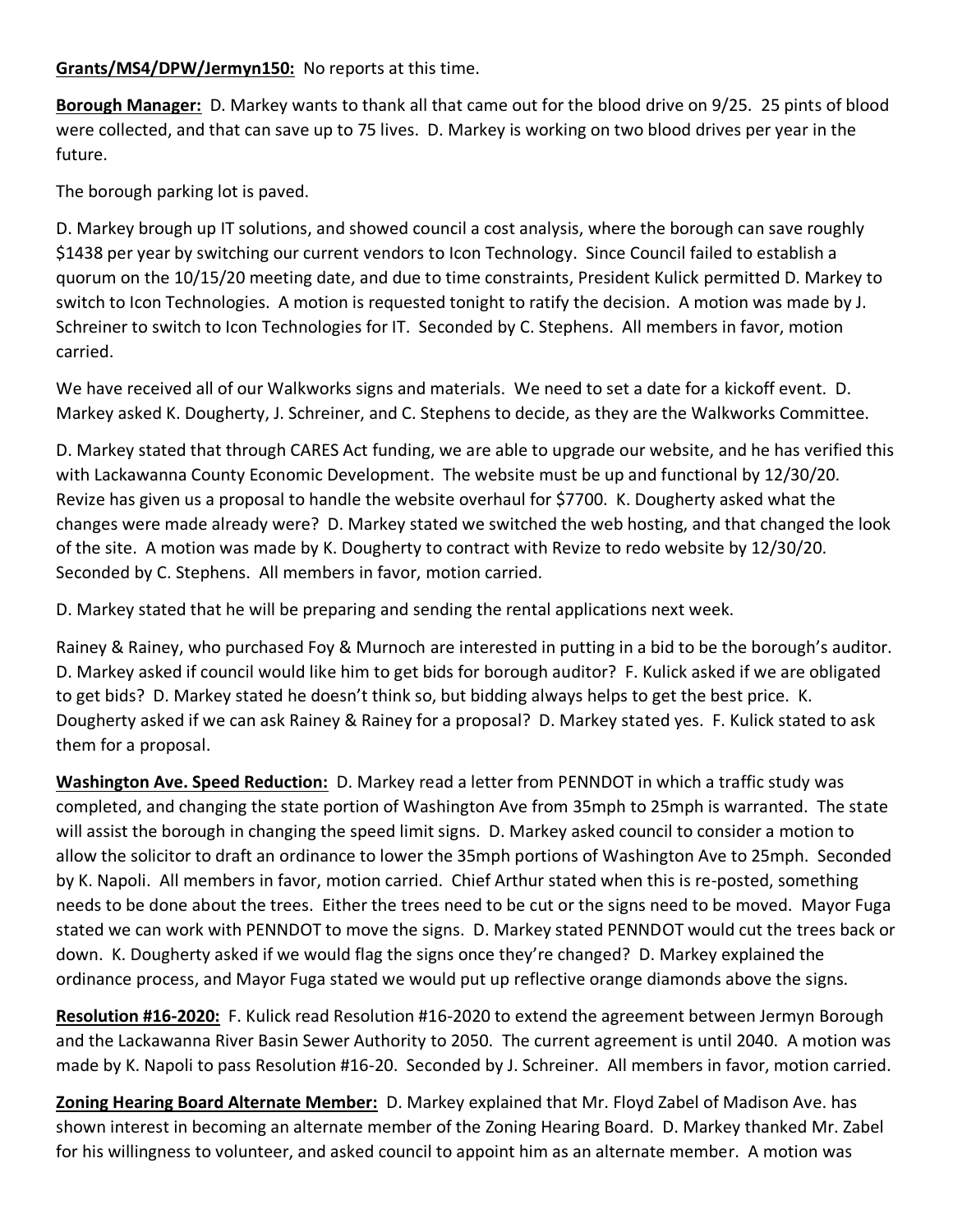made by J. Schreiner to appoint Floyd Zabel as an alternate member of the zoning hearing board. Seconded by K. Dougherty. All members in favor, motion carried.

Mr. Zabel stated the Marlboro sign blocks his view of traffic at the corner of Franklin and Washington when he is trying to pull out onto Washington. Mayor Fuga stated we might all be used to it, but we will take a look at it. Council discussed other line of sight issues in the borough also.

**Jermyn Climate Action Plan:** F. Kulick stated we tabled this last time to be able to read it, and he hopes all the council members went through and read it. He stated, in his opinion, there's no reason why we shouldn't adopt it. He thinks it puts us a step ahead for in the future when we are forced to do it. K. Dougherty disagreed, and stated she thinks the plan makes a lot of promises and puts the borough in a position to do things that we are not financially capable of. K. Napoli asked what things? K. Dougherty stated resources and costs are a concern for her. Who is going to do all this, and who is going to pay for it? C. Stephens suggested tabling one more time until C. Tomaine is back, because he seemed more concerned about it. Mr. Mike Slager from Mayfield spoke about climate change, as he gave a handout to council. D. Markey stated he worked closely with Dr. Troy and her students from Wilkes University when they were putting the study and the plan together. He stated he believes the terms "climate change" and "global warming" are political and debatable, but we can agree that we have climate problems. He believes there are small action steps that residents and the borough can take that are cost saving, and help the environment, such as changing to LED lighting, which is a win-win. D. Markey asked if he should contact the Wilkes University students to come back to field any questions? K. Napoli stated that's not necessary. F. Kulick stated this topic will again be tabled.

**Rental Ordinance:** W. Aquilino stated he has been working with the borough manager regarding the rental ordinance, and the rental program is being tracked and enforced. We have been inspecting and investigating properties for people not getting permits, and the ordinance can use some extra teeth. Some things are too lenient. F. Kulick asked if we can gather additional information on renters, and can the borough make property owners use a specific application, asking questions like being convicted of a felony? R. Hunt stated that would be seen as discrimination. J. Schreiner stated we can't require property owners to ask questions that they don't want to ask. W. Aquilino stated another problem is that we don't know what we don't know. If tenants move out and new tenants move in, we're not notified about it. W. Aquilino stated that the property tries to protect against absentee landlords, but we will need to educate property owners when the new ordinance is written. Most property owners are not a problem, but there are some property owners that continually don't do what they should. D. Markey suggested for all the council members, solicitor, and Mayor look through the ordinance, and make recommendations regarding updates for the next council meeting. J. Schreiner asked what is the goal here? F. Kulick stated we're trying to make it better so we can get a little more control of knowing who is living in the rentals, and the property owners are taking the right steps. W. Aquilino stated during inspections, there are some safety issues that are violations of the property maintenance code, and others that are just landlord issues. K. Dougherty asked are we allowed to ask for information for renters? W. Aquilino stated yes, because there are times where the borough may need to get into direct contact with the tenants. K. Dougherty also asked if the renter has five other people moving in with them, how can we stop that? W. Aquilino stated that's a landlord issue, and should be handled in the lease. K. Dougherty asked what is the intent? W. Aquilino stated we want to know who the landlords are and who the tenants are. Mayor Fuga stated this stems back to awhile ago where there was a small apartment and there were fifteen people in there. F. Kulick asked if we ask if their taxes or garbage fees are paid? D. Markey stated no, we are not allowed to refuse a rental permit for tax or garbage delinquents. F. Kulick stated if garbage is piling up at a rental property, it should be unsafe to live there and be shut down. W. Aquilino said there is a different vehicle for enforcing that. K. Napoli stated the issue is the level of responsibility that the